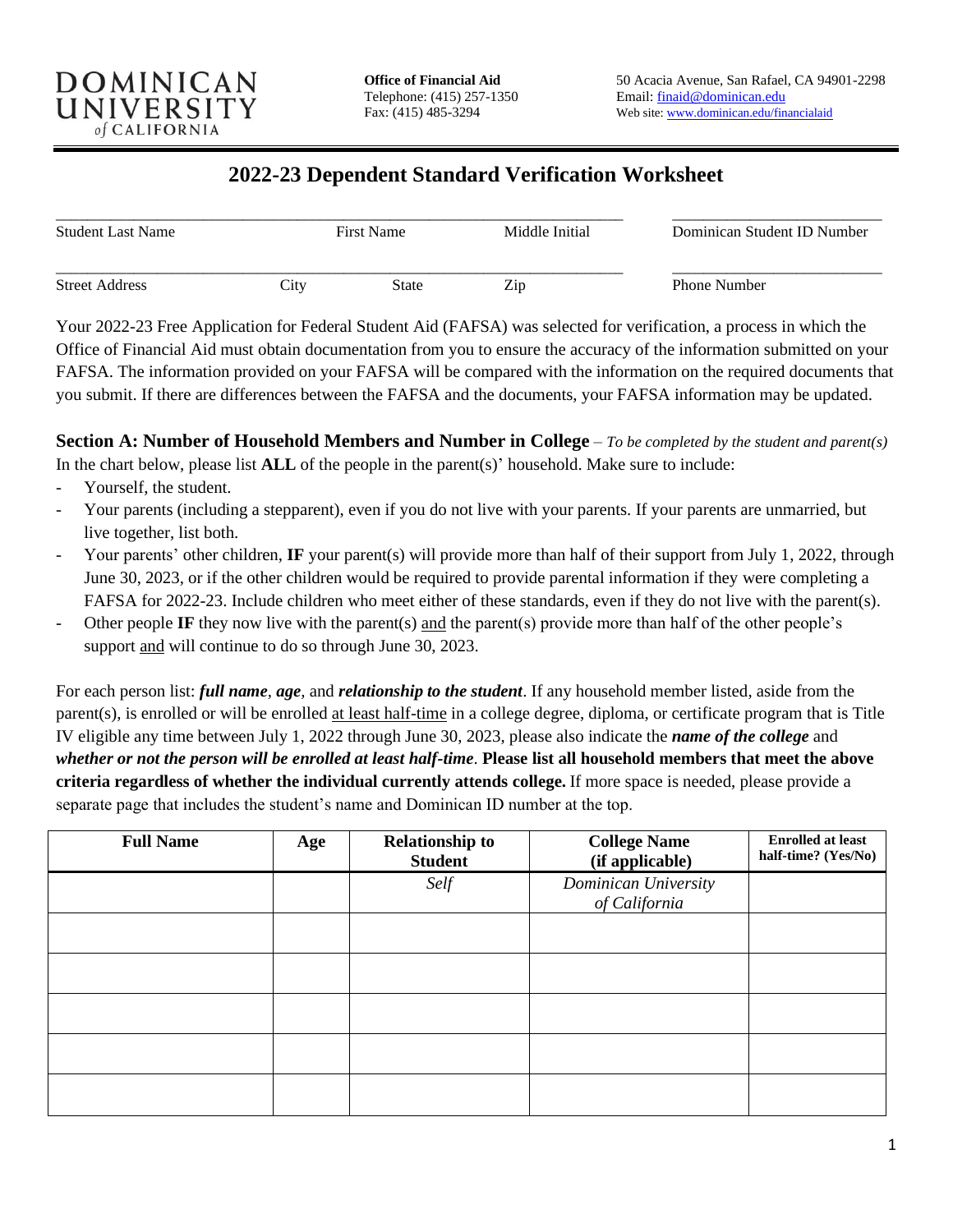#### **Section B: Student's 2020 Tax & Income Information –** *To be completed by the student*

If you have an **Unusual Tax Filing Circumstance**, please indicate the circumstance on this page and see Page 4 for additional instructions.

Check the options that apply:

- ❑ I, the student, have filed a 2020 Federal Income Tax Return, **AND**
	- ❑ I have used or will use the **IRS Data Retrieval Tool** on the FAFSA to transfer my 2020 IRS income tax information into my FAFSA, **OR**
	- ❑ I have provided or will provide a copy of my **2020 Tax Return Transcript** from the IRS (See Page 3) or a signed copy of my **2020 federal income tax return and applicable schedules**

# **OR**

❑ I, the student, have not filed and I am not required to file a 2020 Federal income tax return, **AND**

- ❑ I have no income earned from work in 2020, **OR**
- ❑ I earned income from work in 2020. I have listed below the names of all employers, the amount earned from each employer in 2020, and I have provided or will provide **copies of ALL 2020 W-2(s) or a 2020 Wage & Income Transcript** from the IRS for each source of income listed.

| <b>Employer's Name</b> | <b>Amount Earned</b> | W-2 provided?             |
|------------------------|----------------------|---------------------------|
|                        |                      | $\Box$ Yes $\Box$ Not Yet |
|                        |                      | $\Box$ Yes $\Box$ Not Yet |
|                        |                      | $\Box$ Yes $\Box$ Not Yet |

#### **Section C: Parent(s)' 2020 Tax & Income Information –** *To be completed by the parent(s)*

If you have an **Unusual Tax Filing Circumstance**, please indicate the circumstance on this page and see Page 4 for additional instructions.

Check the option that applies:

- ❑ I/we, the parent(s), have filed a 2020 Federal Income Tax Return **AND**
	- ❑ I/We have used or will use the **IRS Data Retrieval Tool** on the FAFSA to transfer my/our 2020 IRS income tax information into the student's FAFSA, **OR**
	- ❑ I/We have provided or will provide a copy of my/our **2020 Tax Return Transcript** from the IRS (See Page 3) or a signed copy of my/our **2020 federal income tax return and applicable schedules**

## **OR**

- ❑ I/we, the parent(s), have not filed and not required to file a 2020 Federal income tax return **and** I/we have provided or will provide a **Verification of Non-Filing Letter** from the IRS (see instructions on Page 3).
	- ❑ I/We have no income earned from work in 2020, **OR**
	- $\Box$  I/We earned income from work in 2020. I/We have listed below the names of all employers, the amount earned from each employer in 2020, and I/We have provided or will provide **copies of ALL 2020 W-2(s) or a 2020 Wage & Income Transcript** from the IRS for each source of income listed.

| <b>Employer's Name</b> | <b>Amount Earned</b> | W-2 provided?             |
|------------------------|----------------------|---------------------------|
|                        |                      | $\Box$ Yes $\Box$ Not Yet |
|                        |                      | $\Box$ Yes $\Box$ Not Yet |
|                        |                      | $\Box$ Yes $\Box$ Not Yet |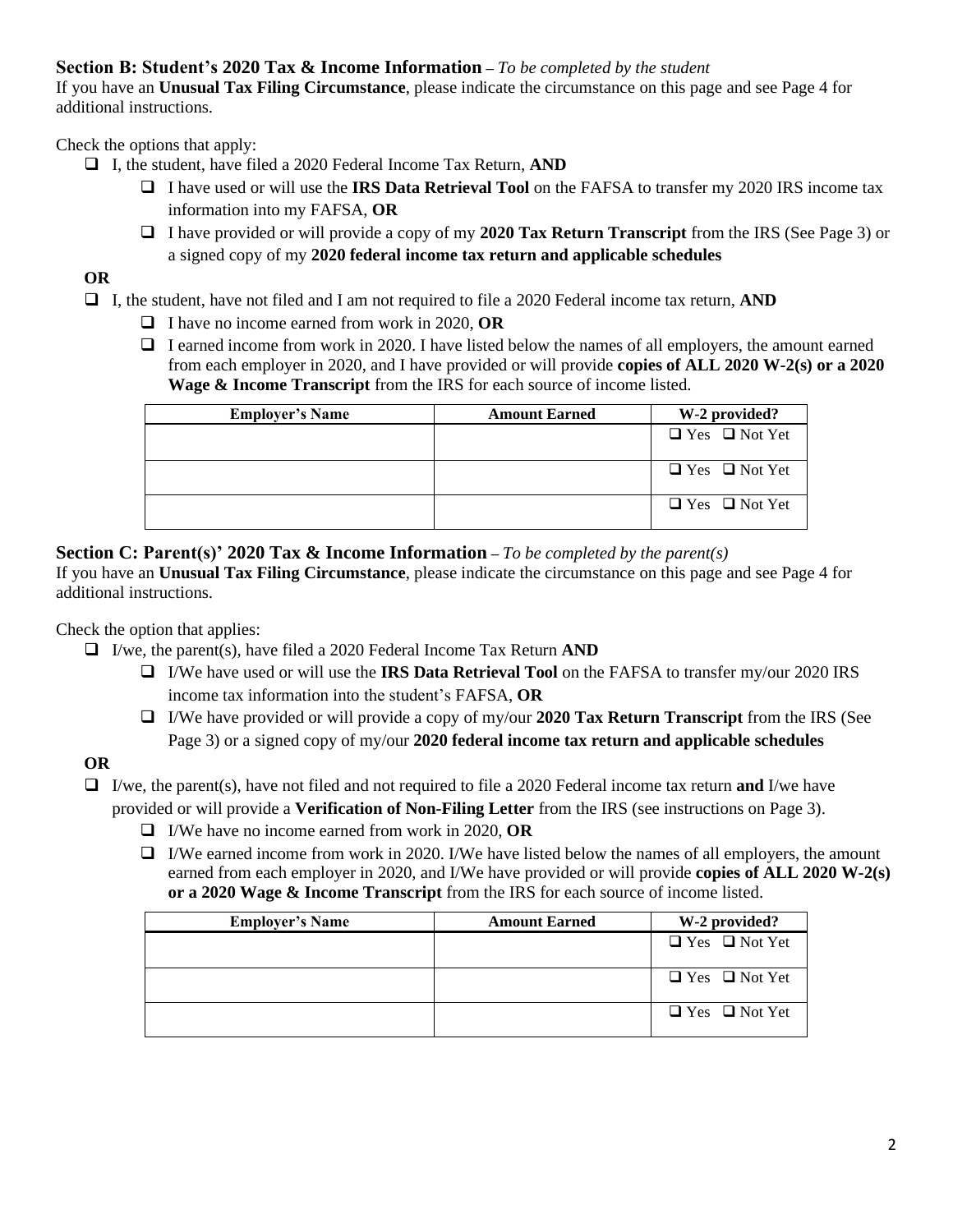**CERTIFICATION –** *To be completed by the student and one parent whose information was reported on the FAFSA***.**  *The following signatures certify that all the information reported on this worksheet is complete and correct.* **WARNING: If you purposely give false or misleading information on this worksheet, you may be fined, be sentenced to jail, or both.**

| Student Signature (required) | Date |
|------------------------------|------|
| Parent Signature (required)  | Date |

## **Instructions for Providing Tax Information**

#### **Instructions for using the IRS Data Retrieval Tool (DRT) in the FAFSA**

- 1. Login to the student's FAFSA with the student's or parent's FSA ID.
- 2. In the Parent and/or Student Financial Information Section, complete the questions about whether taxes have been filed, the filing status, and whether a Puerto Rican/foreign tax return were filed for 2020.
- 3. If you are eligible to use the DRT, a "LINK TO IRS" button should appear. Click it.
- 4. On the next page, click on the "PROCEED TO IRS SITE" button.
- 5. Your name and information should appear on the IRS site. Enter your information and address **exactly** as it appears on your 2020 Federal Income Tax Return. Click submit.
- 6. You will be taken to a page that confirms which items will be transferred from the IRS into the FAFSA. Under the "Transfer My Tax Information into FAFSA" heading, check the box to confirm the transfer of the data and click on the "Transfer Now" button. You will be taken back to the FAFSA.
- 7. Complete, sign, and submit the remaining portions of the FAFSA.

**Note:** Individuals filing as Married Filing Separately are not eligible to use the IRS DRT and must provide the Tax Return Transcripts (see instructions below) or signed copies of the 2020 income tax return and all applicable schedules for each individual.

## **Instructions for requesting the Tax Return Transcript or Verification of Non-Filing**

- 1. Go to [www.irs.gov/individuals/get-transcript](https://www.irs.gov/individuals/get-transcript)
- 2. Select either "Get Transcript Online" to download most transcripts (requires IRS account) or "Get Transcript by Mail" to request a transcript to be mailed (Tax Return Transcript only)
- 3. Follow instructions for each method
- 4. Download or request the needed items
	- a. The Tax Return Transcript will be listed as the Return Transcript for tax filers.
	- b. Verification of Non-Filing Letter will also be listed as Return Transcript for non-tax filers.
	- c. Note: The Verification of Non-Filing Form may also be requested by filing Form 4506-T from the IRS.